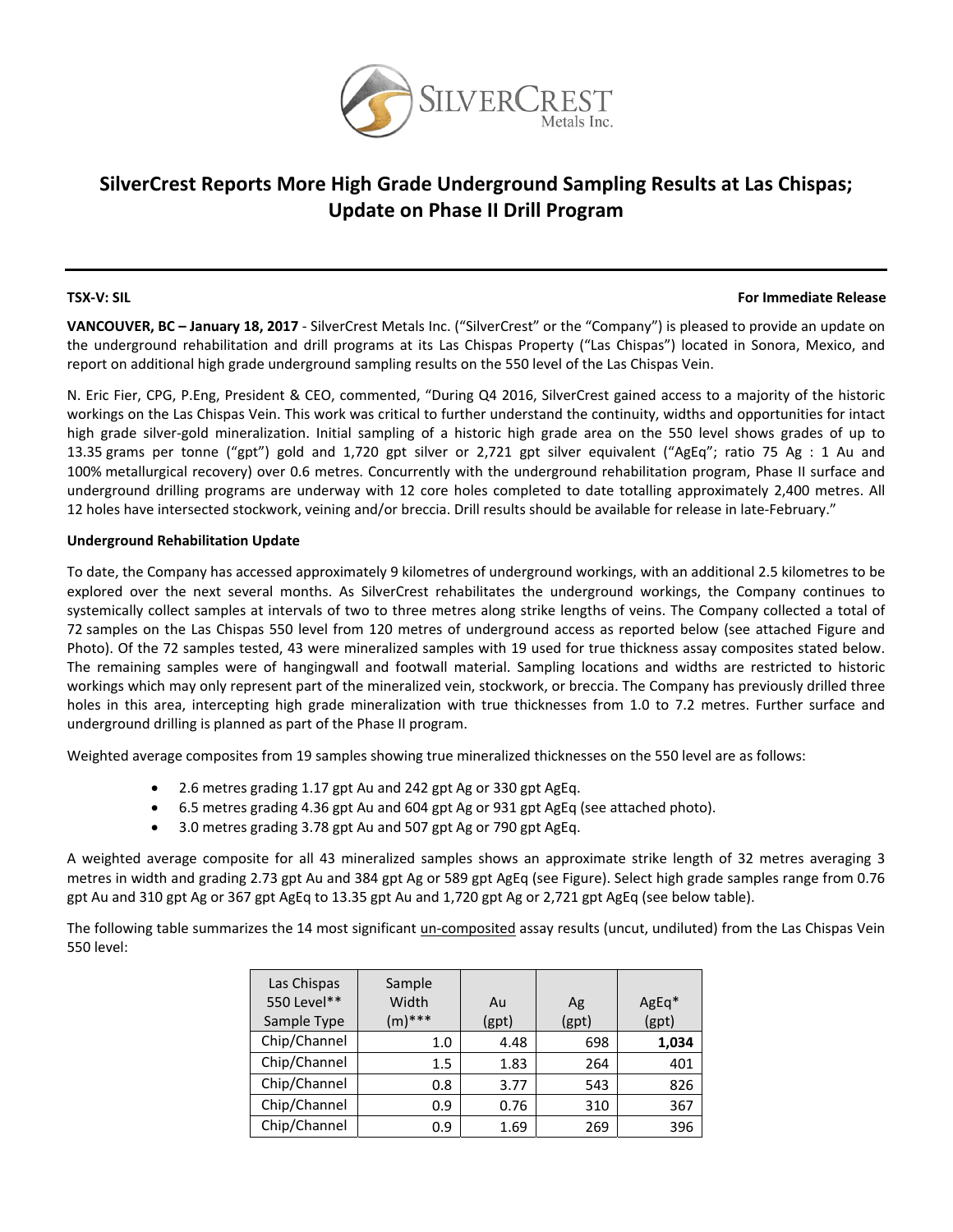| Las Chispas<br>550 Level**<br>Sample Type | Sample<br>Width<br>$(m)$ *** | Au<br>(gpt) | Ag<br>(gpt) | $AgEq*$<br>(gpt) |
|-------------------------------------------|------------------------------|-------------|-------------|------------------|
| Chip/Channel                              | 0.7                          | 1.82        | 278         | 415              |
| Chip/Channel                              | 0.6                          | 1.72        | 334         | 463              |
| Chip/Channel                              | 0.6                          | 13.35       | 1,720       | 2,721            |
| Chip/Channel                              | 0.9                          | 8.73        | 1,255       | 1,910            |
| Chip/Channel                              | 0.8                          | 11.45       | 1,435       | 2,294            |
| Chip/Channel                              | 1.1                          | 7.75        | 1,215       | 1,796            |
| Chip/Channel                              | 1.0                          | 4.39        | 582         | 911              |
| Chip/Channel                              | 0.8                          | 5.60        | 776         | 1,196            |
| Chip/Channel                              | 0.5                          | 3.62        | 503         | 775              |

Note: all numbers are rounded.

\*AgEq based on 75 Ag : 1 Au and 100% metallurgical recovery.

\*\* Level number is based on historical mine level in feet (not metres) from surface collar of historic shaft.

\*\*\* The underground sample width of mineralization may not be indicative of the true width of mineralization. Sampling widths are constrained by access to open faces. Ongoing and planned drilling may suggest wider mineralized zones.

All assays were completed by ALS Chemex in Hermosillo, Mexico, and North Vancouver, BC.

#### **Phase II Drill Program Update**

SilverCrest's current underground and surface drill programs are focused on four of the 19 veins identified at Las Chispas; the Las Chispas, William Tell, Babicanora and Varela veins. To date, the Company has drilled 12 holes for a total of 2,400 metres in the Phase II program. Surface drilling at the northern extension of the Las Chispas and William Tell veins is ongoing to further expand and grid drill for resource estimation. Underground drilling of three holes at the Babicanora Vein has been completed. All holes have intercepted quartz stockwork, quartz veining and shear zone. Assays are pending and will be released after compilation and consideration.

For more information on Las Chispas, including recent underground sampling and drill results, please refer to our website at www.silvercrestmetals.com.

The Qualified Person under National Instrument 43‐101 Standards of Disclosure for Mineral Projects for this news release is N. Eric Fier, CPG, P.Eng, President and CEO for SilverCrest, who has reviewed and approved its contents.

#### **ABOUT SILVERCREST METALS INC.**

SilverCrest is a Canadian precious metals exploration company headquartered in Vancouver, BC, that is focused on new discoveries, value‐added acquisitions and targeting production in Mexico's historic precious metal districts. The Company is led by a proven management team in all aspects of the precious metal mining sector, including the pioneering of a responsible "phased approach" business model taking projects through discovery, finance, on time and on budget construction, and production with subsequent increased value to shareholders.

#### *FORWARD‐LOOKING STATEMENTS*

This news release contains "forward-looking statements" within the meaning of Canadian securities legislation. These include, without limitation, statements with respect to: the strategic plans, timing and expectations for the Company's exploration, rehabilitation and drilling programs of the Las Chispas Property; and information with respect to high grade areas and size of veins projected from underground sampling results; and the accessibility of future mining at the Las Chispas Property. Such forward-looking statements or information are based on a number of assumptions, which may prove to be incorrect. Assumptions have been made regarding, among other things: the conditions in general economic and financial markets; availability of skilled labour; timing and amount of expenditures related to rehabilitation and drilling programs; and effects of regulation by governmental agencies. The actual results could differ materially from those anticipated in these forward-looking statements as a result of risk factors including: the timing and content of work programs; results of exploration activities; the interpretation of drilling results and other geological data; receipt, maintenance and security of permits and mineral property titles; environmental and other regulatory risks; project cost overruns or unanticipated costs and expenses; and general market and industry conditions. Forward-looking statements are based on the expectations and opinions of the Company's management on the date the statements are made. The assumptions used in the preparation of such statements, although considered reasonable at the time of preparation, may prove to be imprecise and, as such, readers are cautioned not to place undue reliance on these forward-looking statements, which speak only as of the date the statements were made. The Company undertakes no obligation to update or revise any forward-looking statements included in this news release if these beliefs, estimates and *opinions or other circumstances should change, except as otherwise required by applicable law.*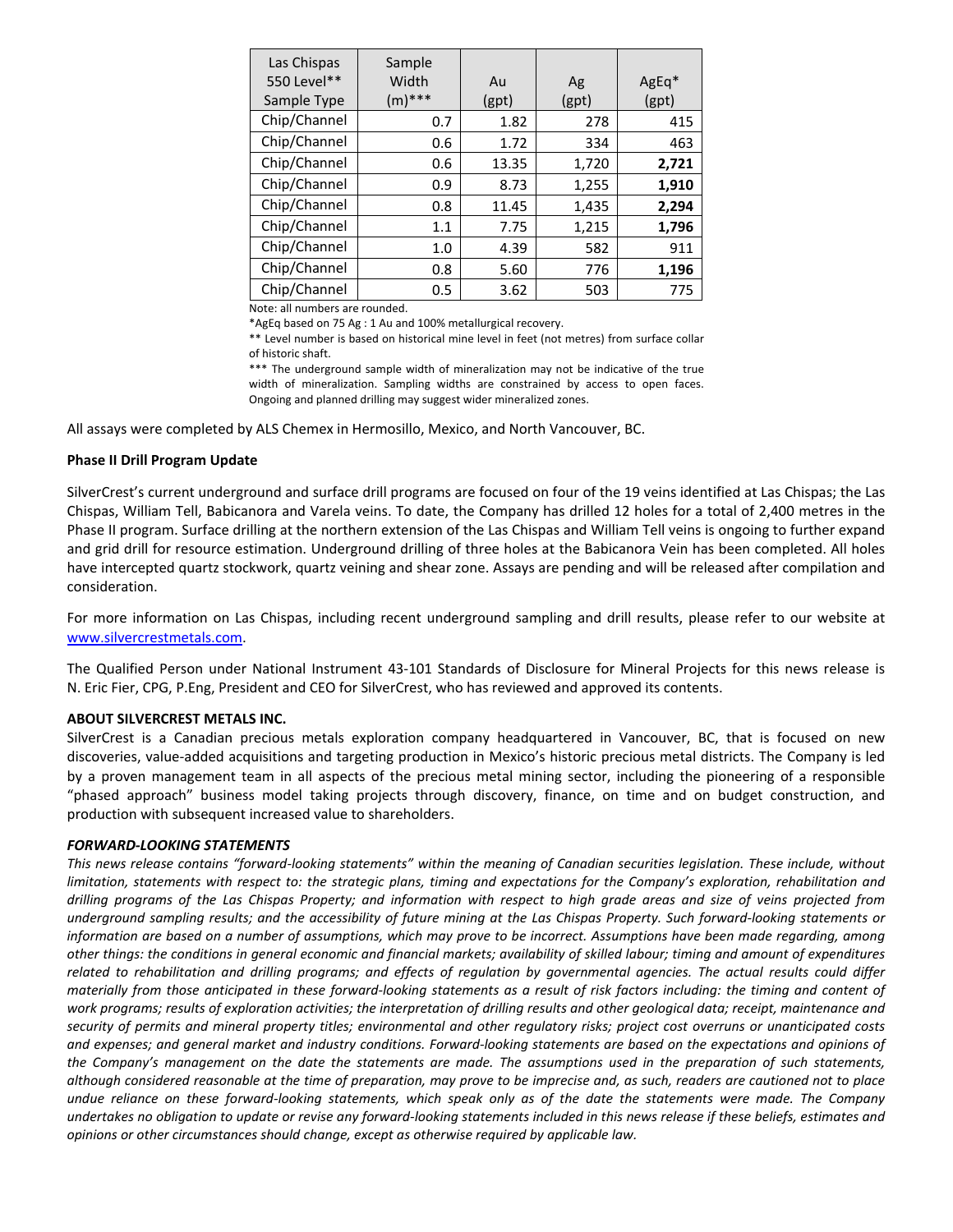*N. Eric Fier, CPG, P.Eng President & CEO SilverCrest Metals Inc.*

### **For Further Information:**

| <b>SilverCrest Metals Inc.</b>      |                                 |  |  |  |
|-------------------------------------|---------------------------------|--|--|--|
| Contact:                            | Fred Cooper, Investor Relations |  |  |  |
| Telephone:                          | +1 (604) 694-1730               |  |  |  |
| Fax:                                | +1 (604) 694-1761               |  |  |  |
| Toll Free:                          | 1-866-691-1730 (Canada & USA)   |  |  |  |
| Email:                              | info@silvercrestmetals.com      |  |  |  |
| Website:                            | www.silvercrestmetals.com       |  |  |  |
| 570 Granville Street, Suite 501     |                                 |  |  |  |
| Vancouver, British Columbia V6C 3P1 |                                 |  |  |  |

Neither TSX Venture Exchange nor its Regulation Services Provider (as defined in the policies of the TSX Venture Exchange) accepts responsibility for the adequacy or accuracy of this release.